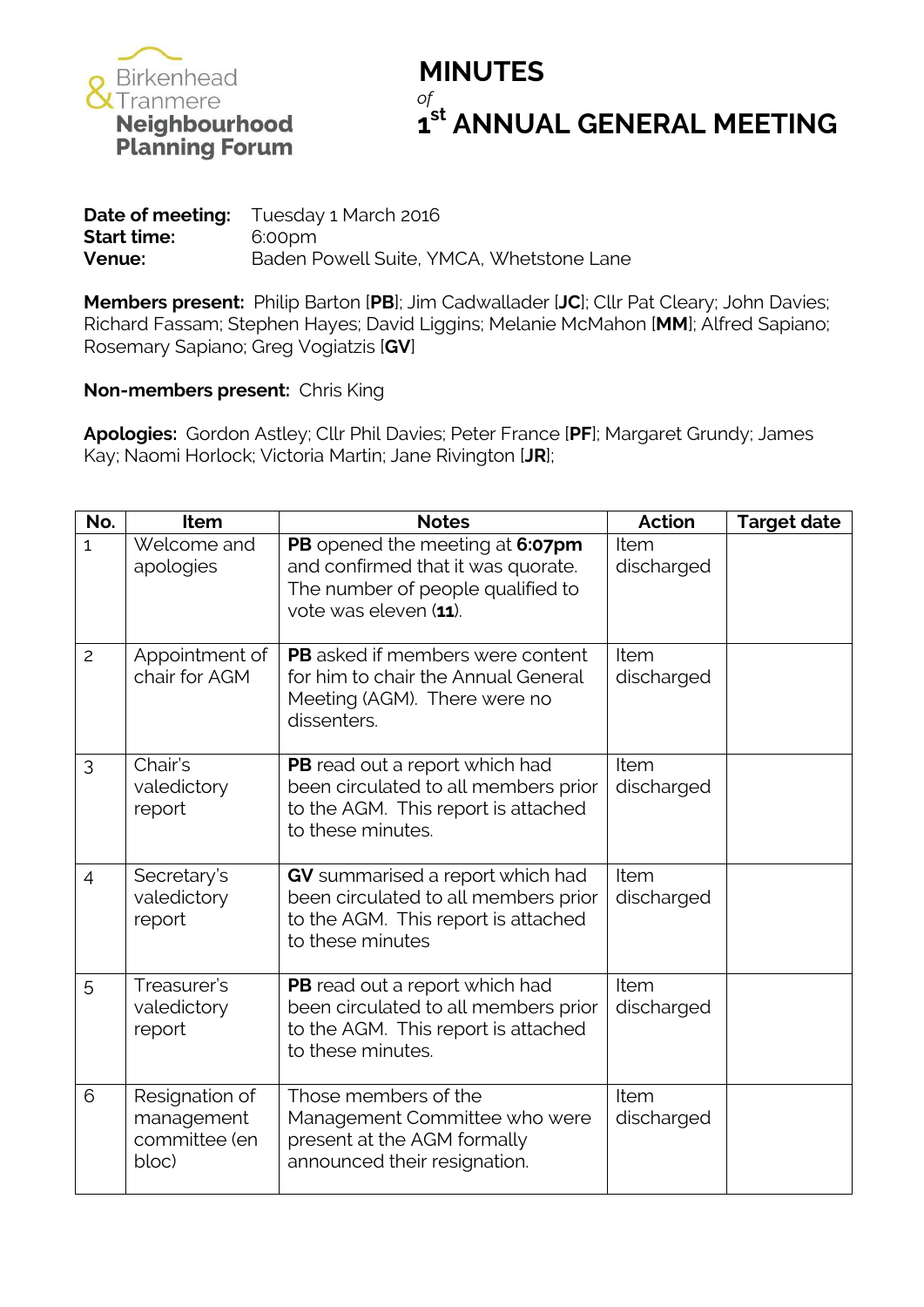| No. | Item                                                                    | <b>Notes</b>                                                                                                                                                                                                                                     | <b>Action</b>      | <b>Target date</b> |
|-----|-------------------------------------------------------------------------|--------------------------------------------------------------------------------------------------------------------------------------------------------------------------------------------------------------------------------------------------|--------------------|--------------------|
| 7   | Announcement<br>of list of<br>nominations to<br>Management<br>Committee | <b>PB</b> confirmed that all four members<br>of the Management Committee who<br>served during 2015-16 were willing<br>to stand for re-election. JC and MM<br>self-nominated as members of the<br>Management Committee for the<br>period 2016-17. | Item<br>discharged |                    |
| 8   | Vote to confirm<br>composition of<br>Management<br>Committee            | PB, JC, PF, MM, JR, and GV were<br>unanimously elected to serve on the<br>Management Committee for the<br>period 2016-17.                                                                                                                        | Item<br>discharged |                    |
| 9   | Nominations for<br>Honorary Chair                                       | PB was nominated and accepted<br>the nomination. There were no<br>other nominations.                                                                                                                                                             | Item<br>discharged |                    |
| 10  | Vote to elect<br>Honorary Chair                                         | PB was unanimously elected to<br>serve as Honorary Chair for the<br>period 2016-17.                                                                                                                                                              | Item<br>discharged |                    |
| 11  | Nominations for<br>Honorary<br>Secretary                                | GV was nominated and accepted<br>the nomination. There were no<br>other nominations.                                                                                                                                                             | Item<br>discharged |                    |
| 12  | Vote to elect<br>Honorary<br>Secretary                                  | GV was unanimously elected to<br>serve as Honorary Secretary for the<br>period 2016-17.                                                                                                                                                          | Item<br>discharged |                    |
| 13  | Nominations for<br>Honorary<br>Treasurer                                | There were no nominations. PB<br>agreed to take on these duties on<br>an interim basis.                                                                                                                                                          | Item<br>discharged |                    |
| 14  | Vote to elect<br>Honorary<br>Treasurer                                  | As there were no nominations, no<br>vote was taken. There were no<br>dissentions to PB taking on these<br>duties on an interim basis.                                                                                                            | Item<br>discharged |                    |
| 15  | Nominations for<br>Project Planner                                      | <b>JR</b> was nominated and PB<br>confirmed that, although not<br>present, she had accepted the<br>nomination. There were no other<br>nominations                                                                                                | Item<br>discharged |                    |
| 16  | Vote to elect<br>Project Planner                                        | <b>JR</b> was unanimously elected to<br>serve as Project Planner for the<br>period 2016-17.                                                                                                                                                      | Item<br>discharged |                    |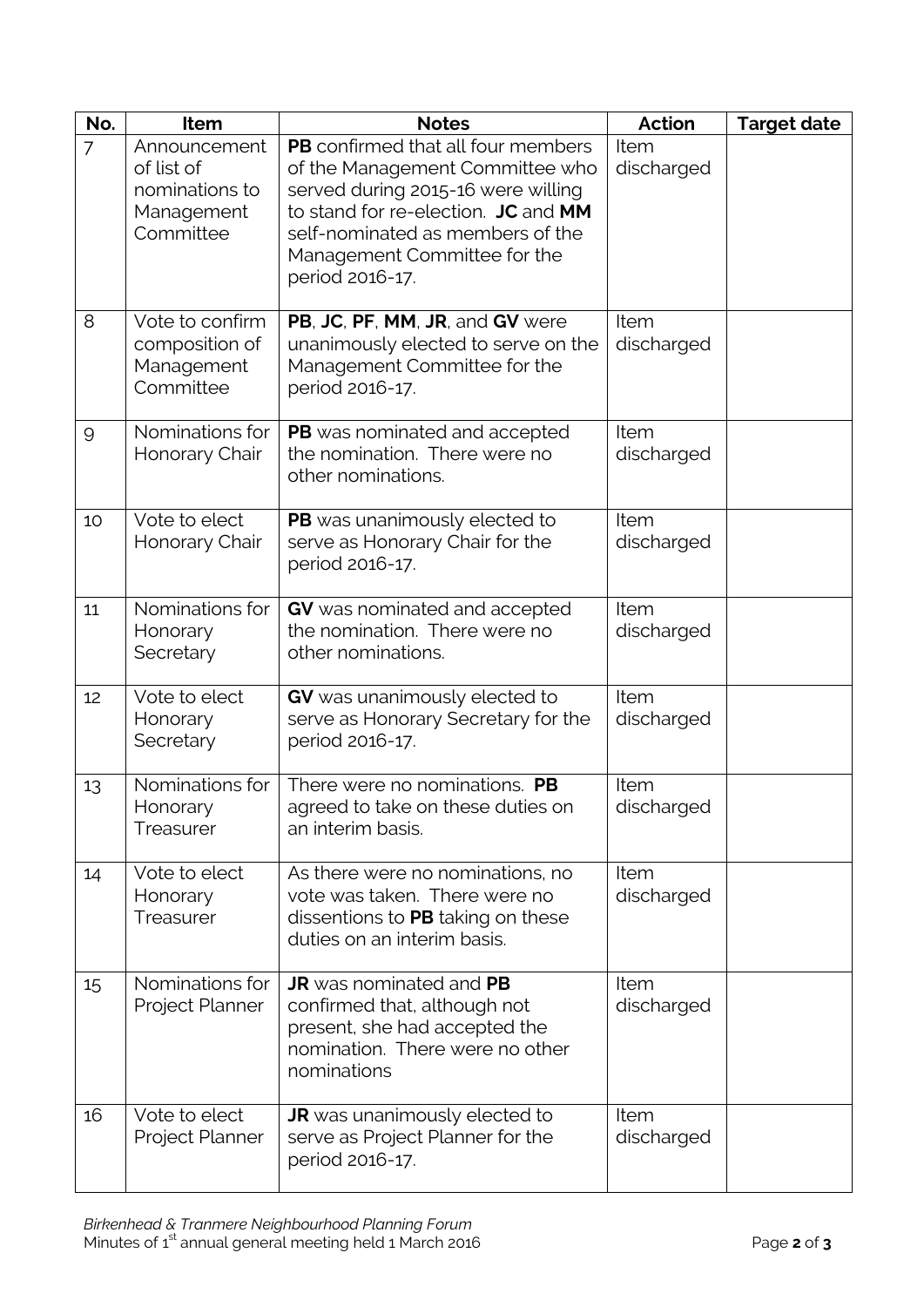| No. | Item                                                                                     | <b>Notes</b>                                                                                                                                               | Action             | <b>Target date</b> |
|-----|------------------------------------------------------------------------------------------|------------------------------------------------------------------------------------------------------------------------------------------------------------|--------------------|--------------------|
| 17  | Nominations for<br>Chair of History<br>and Heritage<br>Workgroup                         | PF was nominated and PB<br>confirmed that, although not<br>present, he had accepted the<br>nomination. There were no other<br>nominations.                 | Item<br>discharged |                    |
| 18  | Vote to elect<br>Chair of History<br>and Heritage<br>Workgroup                           | PF was unanimously elected to<br>serve as Chair of the History and<br>Heritage Workgroup for the period<br>2016-17.                                        | Item<br>discharged |                    |
| 19  | Nominations for<br>Chair of<br>Planning<br><b>Applications</b><br>Workgroup              | PB and MM were nominated but<br><b>MM</b> withdrew her nomination in<br>favour of assisting JR with the<br>project plan. PB accepted the<br>nomination.    | Item<br>discharged |                    |
| 20  | Vote to elect<br>Chair of<br>Planning<br>Applications<br>Workgroup                       | PB was unanimously elected to<br>serve as Chair of the Planning<br>Applications Workgroup for the<br>period 2016-17.                                       | Item<br>discharged |                    |
| 21  | Consideration<br>of any other<br>matter duly<br>notified to the<br>Honorary<br>Secretary | No other matter had been duly<br>notified to the Honorary Secretary.                                                                                       | Item<br>discharged |                    |
| 22  | Close of AGM                                                                             | Proceedings were formally closed<br>at <b>7:14pm</b> .<br>An informal discussion ensued<br>thereafter regarding the Move<br>Ahead Birkenhead consultation. | Item<br>discharged |                    |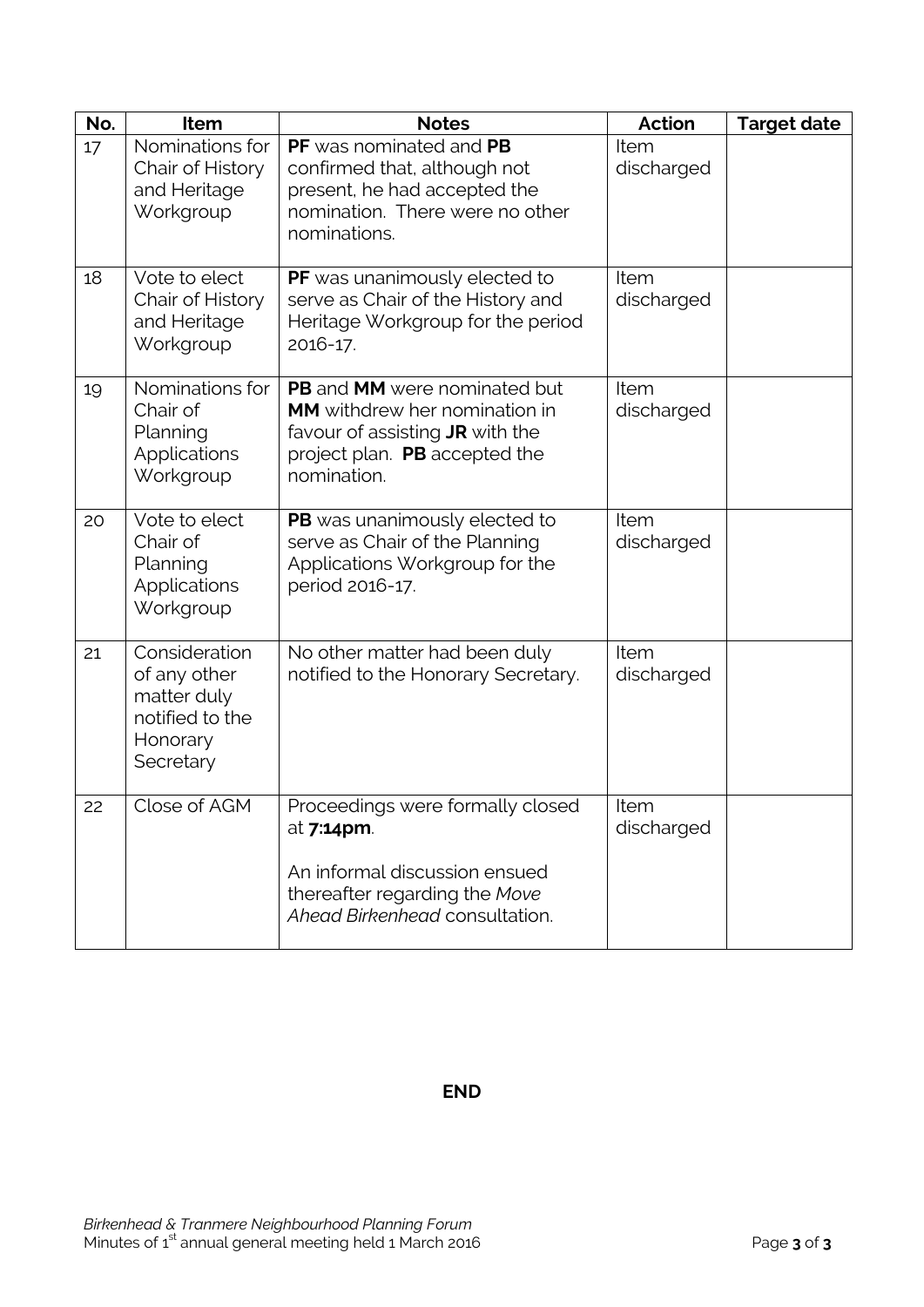

# **1 st ANNUAL GENERAL MEETING**

### **CHAIR'S VALEDICTORY REPORT**

| Date:         | 1 March 2016                             |
|---------------|------------------------------------------|
| <b>Time:</b>  | 6:00pm                                   |
| <b>Venue:</b> | Baden Powell Suite, YMCA, Whetstone Lane |

We can be proud of the progress we have made during our first full year of existence. We successfully navigated the choppy waters of designation, overcoming some significant challenges to designate our neighbourhood area and to designate the Forum in such a way that members living outside the designated neighbourhood area would not need to be expelled.

### **NEIGHBOURHOOD PLANNING**

We have set up two workgroups so far. The **History and Heritage Workgroup** is preparing a Heritage and Character Assessment with the help of consultants from *AECOM*, funded directly by a technical support package (**TSP**) provided by the *Department for Communities and Local Government*. An interim report is due very soon.

Once the Forum was formally designated by the Council, we immediately started to receive official notification of every planning application made within the designated area. The *Planning Applications Workgroup* was formed to submit an official consultation response to each and every one of these applications.

The next big challenge is to design and run our initial public consultation, which will determine exactly what policy areas will be developed in our neighbourhood plan. The "where are you coming from?" workshops, held in November 2015, provide a framework for the full public consultation and we have applied for the Facilitation Support **TSP**  which will provide us with more valuable professional support from *AECOM*.

#### **OTHER WORK**

The Forum sponsored the establishment of the *Friends of Hamilton Square* 

*Conservation Area*. Following its inaugural meeting on 17 February, this group now has a management committee and officers and will operate without the formal involvement of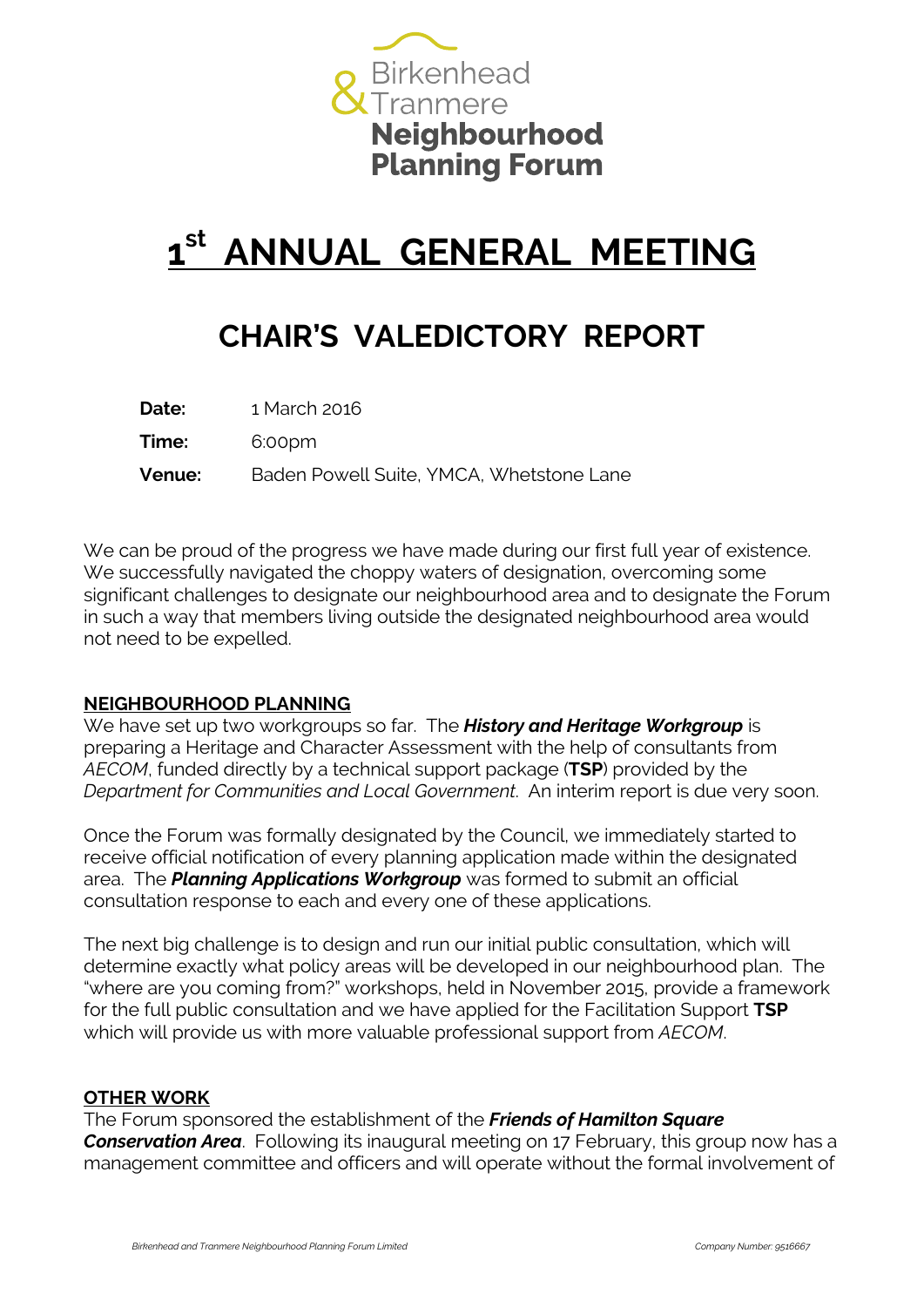the Forum. We wish this group every success in fighting to reverse the damage that is being done to this nationally important conservation area and to set up an advisory committee of built environment professionals to assist the Council.

### **VOTE OF THANKS**

I would like to thank the other members of the Management Committee for their support and hard work. Despite the fact that we have all had to face some challenging personal issues over the last year or so, together we have managed to lay a solid foundation for the work that lies ahead.

**Prepared by: Philip Barton (Honorary Chair) 21 February 2016**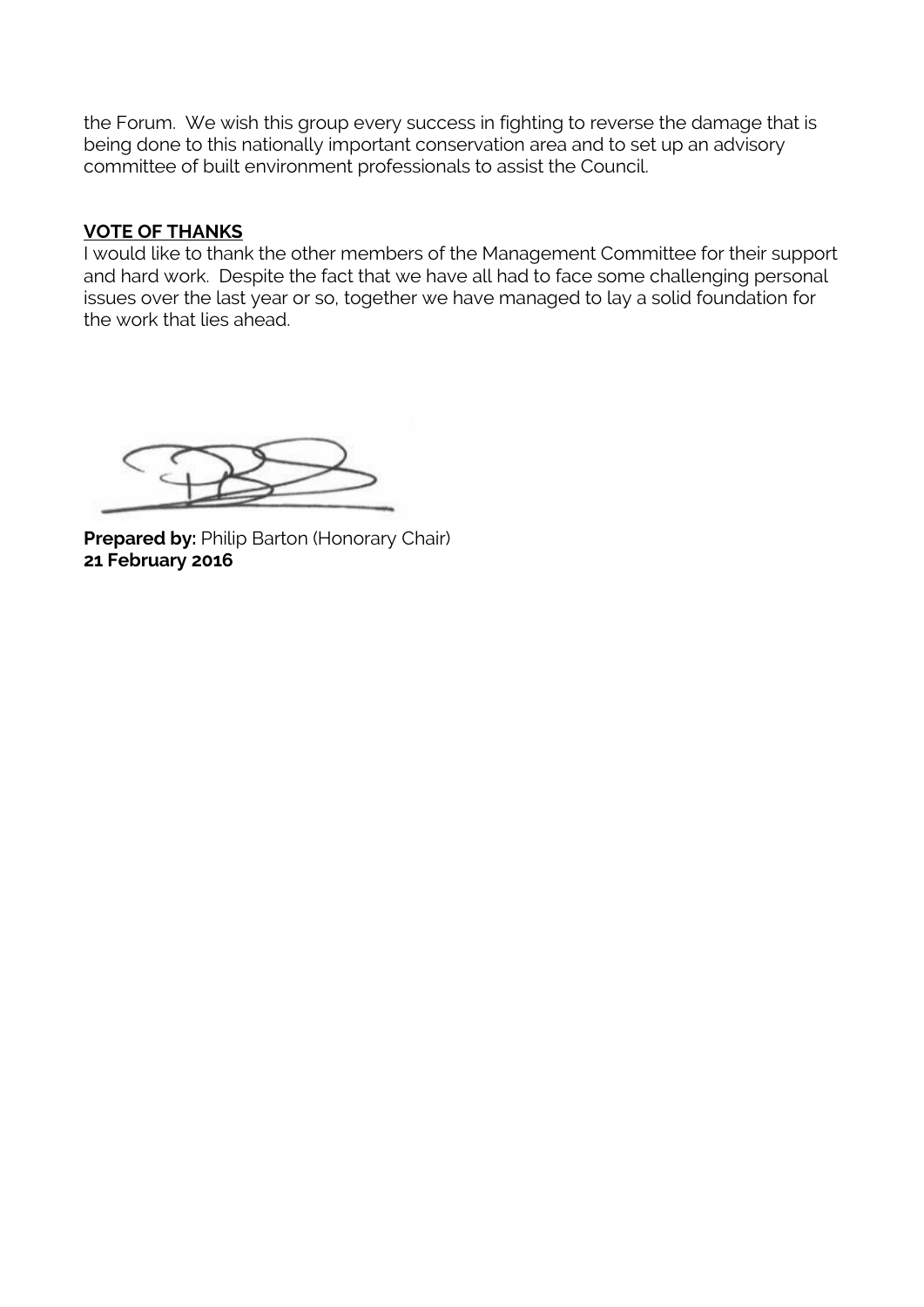

# **1 st ANNUAL GENERAL MEETING**

### **SECRETARY'S VALEDICTORY REPORT**

| Date:         | 1 March 2016                             |
|---------------|------------------------------------------|
| Time:         | 6:00pm                                   |
| <b>Venue:</b> | Baden Powell Suite, YMCA, Whetstone Lane |

The last 12 months have seen significant progress for the Forum in preparing to prepare our proposals for a Neighbourhood Plan.

None of this would have been possible without the huge effort made by our Chair, Philip Barton.

Whilst others have contributed Philip has been the key driver of the Forum and deserves recognition for this.

The coming year will require greater involvement from our members in developing the Forum and in particular delivering a robust public consultation process.

By working together we can hopefully succeed in gaining greater influence in our neighbourhood, ensuring residents' voices are heard and our area's needs are met both in planning and beyond.

**Prepared by:** Greg Vogiatzis (Honorary Secretary) **21 February 2016**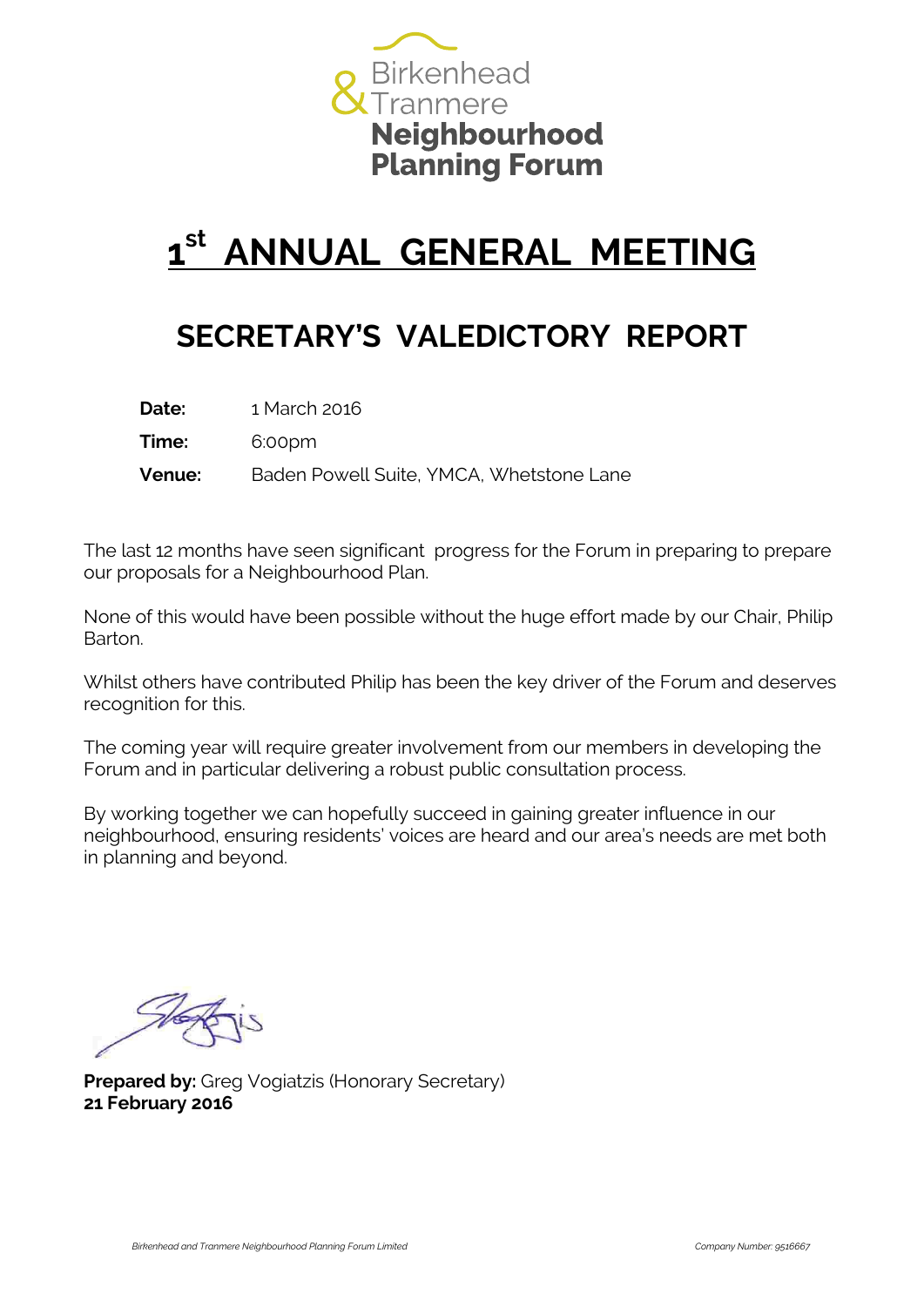

# **1 st ANNUAL GENERAL MEETING**

### **TREASURER'S VALEDICTORY REPORT**

**Date:** 1 March 2016

**Time:** 6:00pm

**Venue:** Baden Powell Suite, YMCA, Whetstone Lane

### **BANKING DETAILS**

Institution: *Yorkshire Bank***, 2 Prince's Pavement, Birkenhead. CH41 2XY** Account number: **44233053** Sort code: **05-02-45**

### **ACCOUNTS**

An accounting summary is attached for the period **12 January 2015** (the date our bank account was opened) to **1 March 2016**. These accounts relate only to the management of our Neighbourhood Planning Grant (**NPG**) and other income which came into our bank account.

### **INCOME**

Total **NPG** income amounted to **£12,020** (excluding the overpayment of bridging grant ref: 18284). Other income amounted to **£131.72**, which was mainly from ticket sales for our media launch seminar on 27 July 2015.

### **RETURNED FUNDS**

Very late invoicing for expenditure against **NPG-01260** led to the need to return **£680.40** to *Groundwork UK*. The Management Committee will consider ways to prevent this happening in the future, such as raising a purchase order for regular items of expenditure, like room hire. The Management Committee is also seeking reassurance from *Locality* that this figure will not be deducted from the maximum of **£14,000** in **NPG** that we can apply for up to 31 March 2018.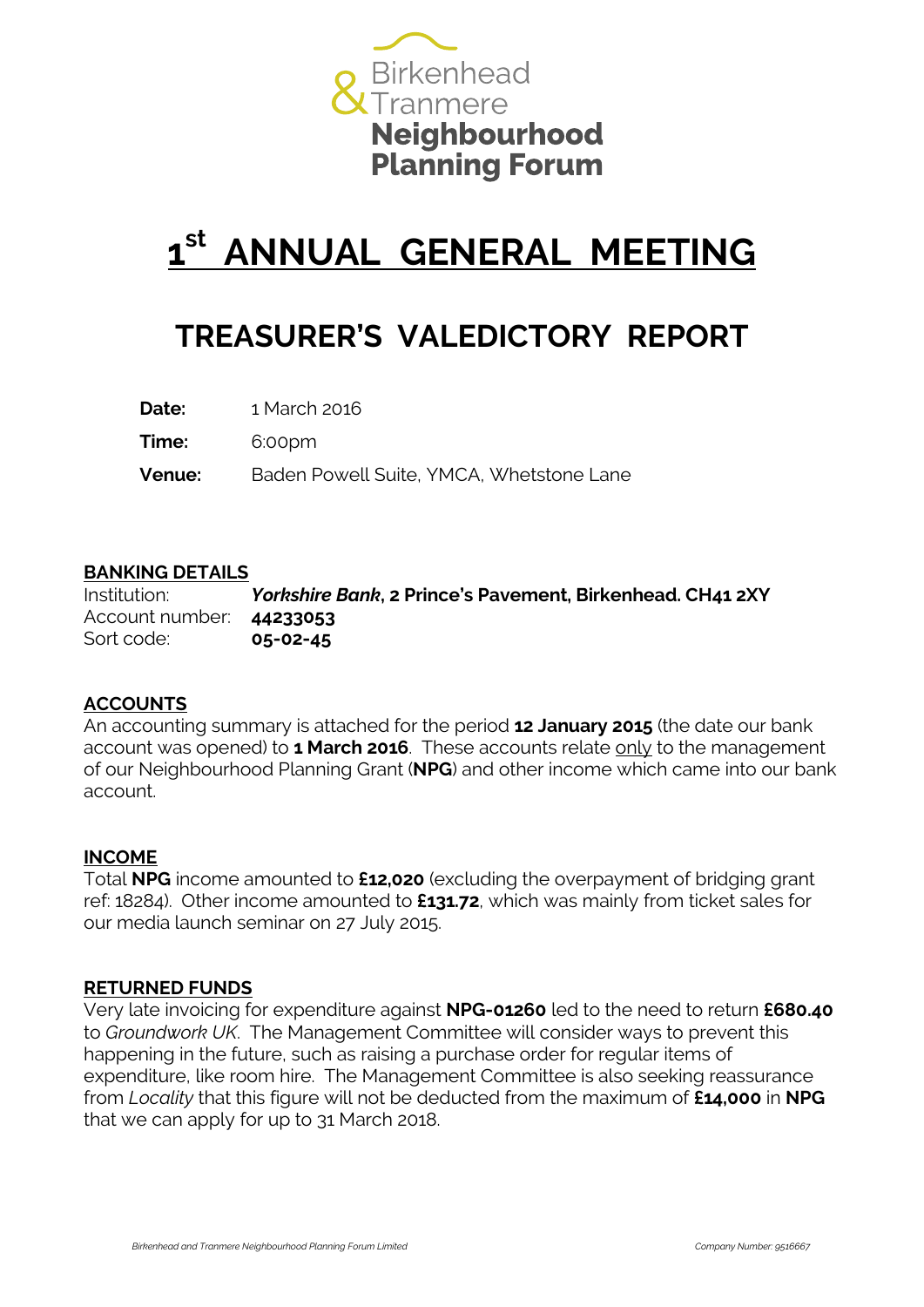### **NON-NPG EXPENDITURE**

Our **NPG** can only be spent on agreed project costs. General running costs for the Forum must be met from other sources. Items of non–**NPG** annual expenditure have been:

- 1) stationery, printing and postage costs for members without e-mail (about **£120**);
- 2) membership of *Locality* (**£100**);
- 3) accountant's fees to compile and submit *Companies House* and *HMRC* returns (about **£500**), and
- 4) a subscription to *Survey Monkey* required to allow questionnaires to be printed and posted out to members without e-mail (**£312**).

All of these costs (about **£1000** per annum) are currently being met by Management Committee members from their own pockets.

Funding applications were made to several grant-making bodies to fund general running costs. None have been successful, either because our work is considered to be political in nature or not politically radical enough! The Management Committee will continue to seek sources of funding to meet general running cost but voluntary donations from members and others would, of course, be greatly appreciated. In the event that external funding cannot be found to meet general running costs, the Management Committee may need to consider whether raising income from an annual membership fee is necessary.

### **GIVEN THE COSTS BURDEN DESCRIBED ABOVE, ALL MEMBERS WITHOUT ACCESS TO E-MAIL ARE REQUESTED TO INFORM THE HONORARY SECRETARY AS SOON AS POSSIBLE IF AND WHEN THEY DO OBTAIN AN E-MAIL ADDRESS.**

**Prepared by: Philip Barton (acting Honorary Treasurer) 21 February 2016**